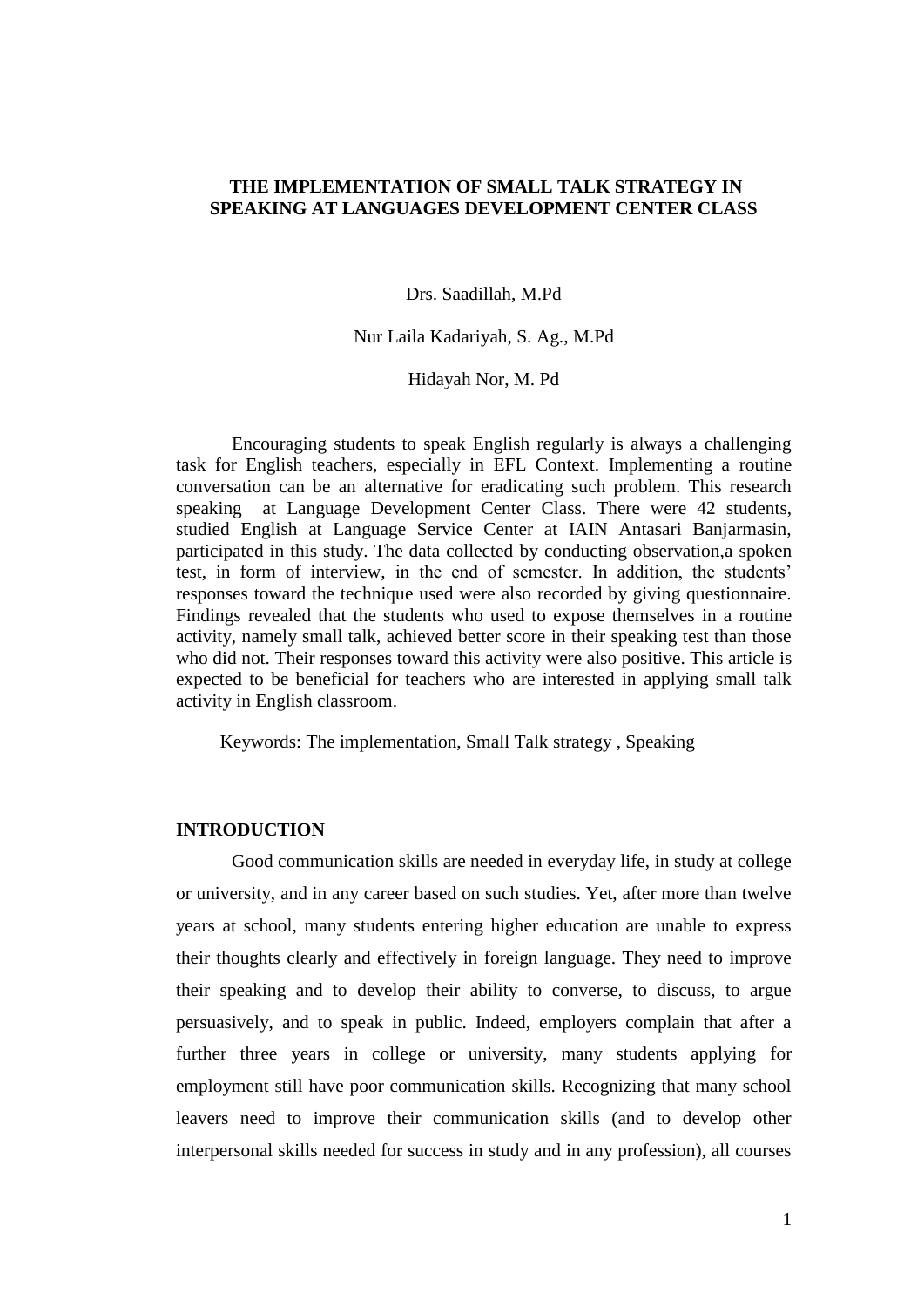in further and higher education are intended to facilitate both learning and personal development. As a student, therefore, you will have opportunities to discuss your work and to give short talks or presentations. That is to say, you will be encouraged to develop your ability to express your thoughts effectively. Most people probably take for granted their ability to speak, not thinking much about it until they have to address an audience or attend an important interview. But just as your first impressions of other people are based on how they look and how they speak – so are their impressions of you. Every time you speak, not just when giving a talk or being interviewed, you are both conveying information relevant to the subject being discussed and presenting yourself. When you meet people for the first time their immediate feelings about you, based on your appearance and behavior, are important both at the time and later – because they are not easily forgotten or revised. You never have a second opportunity to make a good first impression; and those people whom you meet only once may never have further evidence of your character and ability.

However, encouraging students to speak English regularly is always a challenging task for English teachers, especially in EFL Context. It is because we have limited access to use our English in non native English environment. The only one common environment for students to converse in English is in the classroom. Thus, implementing a routine conversation can be an alternative for eradicating such problem. Small talk as one of routine activities can be used as strategy to make students more active and provide a more non-threatening environment for them to speak since the students practice their speaking with their friends using common topics for them.

Small talk is an aspect of conversation that one might be encountered with nearly in every culture. In the greatest part of the English-speaking world, it is normal and even necessary to make small talk in various situations, especially when people meet for the first time and barely know each other. Oxford Advanced Learner's Dictionary of Current English (2000) and Longman Dictionary of English Language and Culture (2002) define small talk as light and polite conversation on ordinary, unimportant or non-serious subject that occurs at a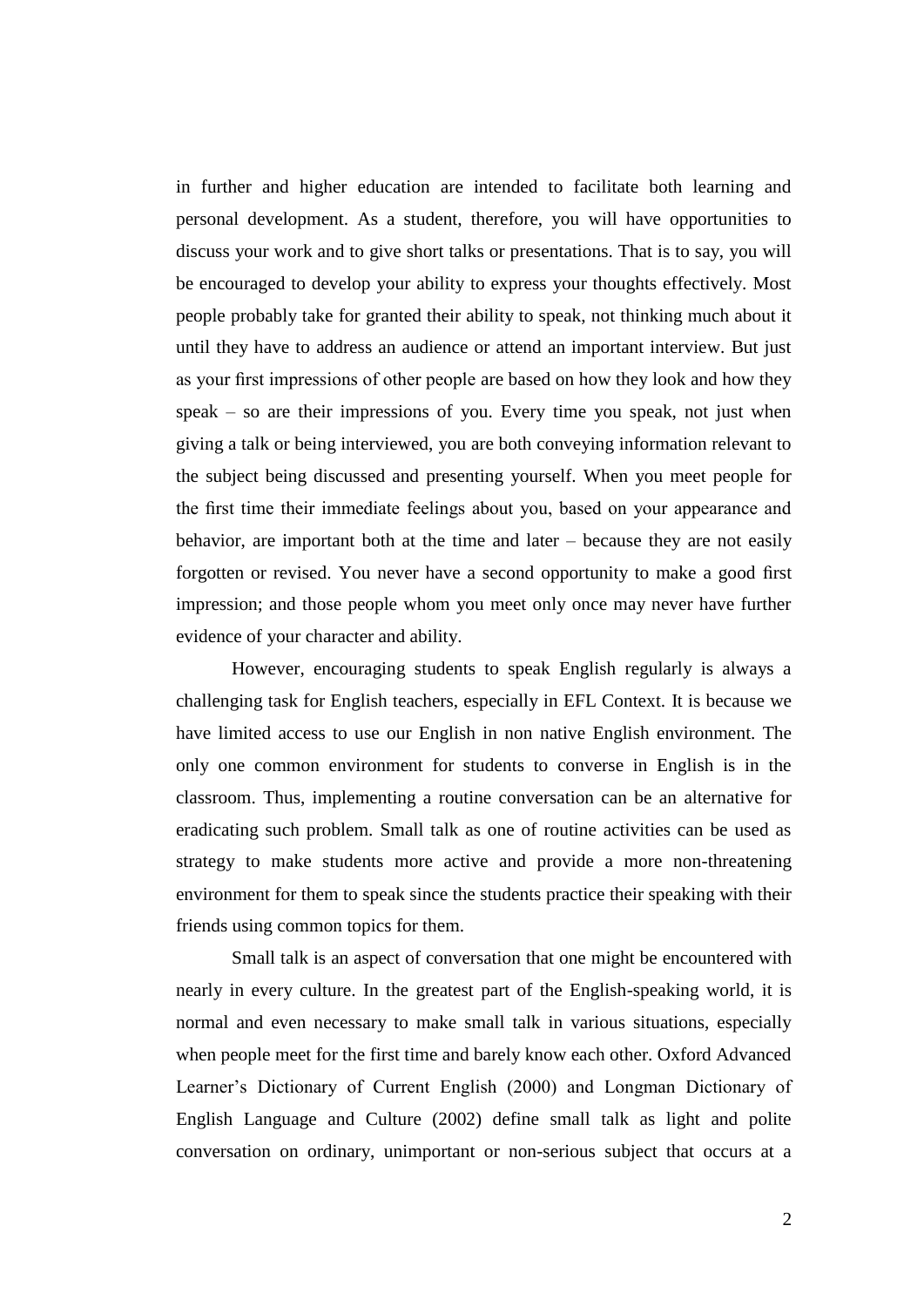social occasion. Another definition of small talk describes this idiomatic expression as an "informal discourse not covering any functional topics of conversation or any transactions that need to be addressed". Although it might seem that small talk is something not very important and superficial, it serves two primary functions: it helps to avoid awkward pauses during the conversation and helps engage the other party in a deeper level of conversation as in many cultures silent moments between two people.

Small talk can be used as a technique for teaching speaking. Previous research showed that it contributed significant effect on learners' speaking ability. Luk (2003) investigated the use of small talk between teacher and students. She found that this technique worked and were able to develop students' interactional competence. She noticed that participants in small talk are free to show their individuality and creativity within a loose kind of frame*,* or sets of rules for talk. Then, Hunter (2011) observed small talk as the way to develop students'' fluency, accuracy, and complexity. He did a quasi of experimental research using three group: adult learners and young learners groups as experimental group and another adult learners group as control group. The result of his research yielded that the best effect showed in adult learners group. Their fluency, accuracy, and complexity significantly increase meanwhile the young learners group got benefit most in fluency and little in accuracy. Baranovskaja and Pavel Skorupa (2011) talked about some aspects of culture teaching in foreign language and ESP classes: cultural scripts and small talk. The result that small talk bring cultural values to the classroom which creates a more communicative situation. Although these research showed positive effect, however it is not easy to find another research discuss further about the use or the effect of this technique on other contexts of teaching and learning.

Based on the above consideration, the present study tried to investigate the effect of Small Talk in speaking by implementing at Languages Development Center class . It is different with the previous study on speaking in terms of the method used and the level of the learners and the context of the study. The subjects of the study were Students of Language Development Center of IAIN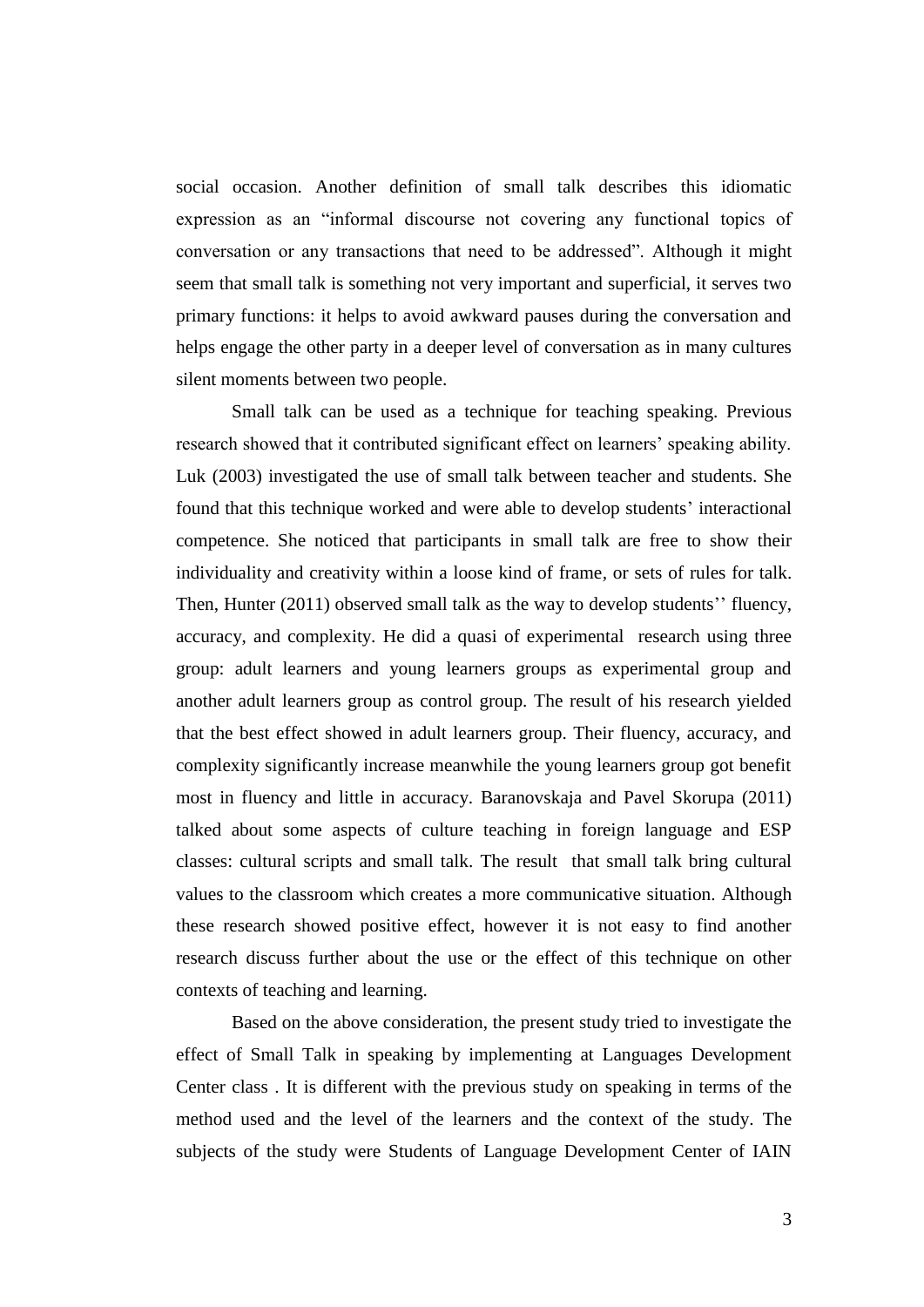Antasari Banjarmasin. They were chosen based on their ability in Speaking because they are in Acceleration Class and the researchers want to develop their ability in spekaing. The small talk, then, was compared to conventional teaching of speaking to see whether or not the small talk significantly helps learners to improve their speaking ability. If the data gathered show that small talk can increase students' speaking ability, it will provide statistical evidence that this approach positively affects students' speaking ability. In contrast, if the data shows that this approach does not significantly help students to be more fluent speakers, it strengthens that conventional teaching of speaking issufficient to train students' speaking skill. Therefore, the research problem in this research is: "How does the lecturer use the Small Talk Strategy in Speaking at Languages Development Center Class to help students have better speaking ability?" Related to the research problem, the objective of this study is to know "the implementation of Small Talk Strategy in Speaking at Languages Development Center Class to help students have better speaking ability".

## **METHOD**

#### **Research Design**

The present research attempts to know the implementation of small talk strategy in speaking at Languages Development Center class. A descriptive study design is employed. The variable measured in this research was speaking ability which encompasses students' fluency, accuracy, and comprehensibility. The result of the posttest, then, was computed to see the implementation of that strategy.

This research is also conducted by collecting the data through the use of questionnaires to describe various aspects of population in which participants are asked to answer certain questions.

The writer used descriptive method because they want to count the score of every student which is gotten from the implementation of small talk strategy, which the scale of the number is one to five. The data then interpret based on the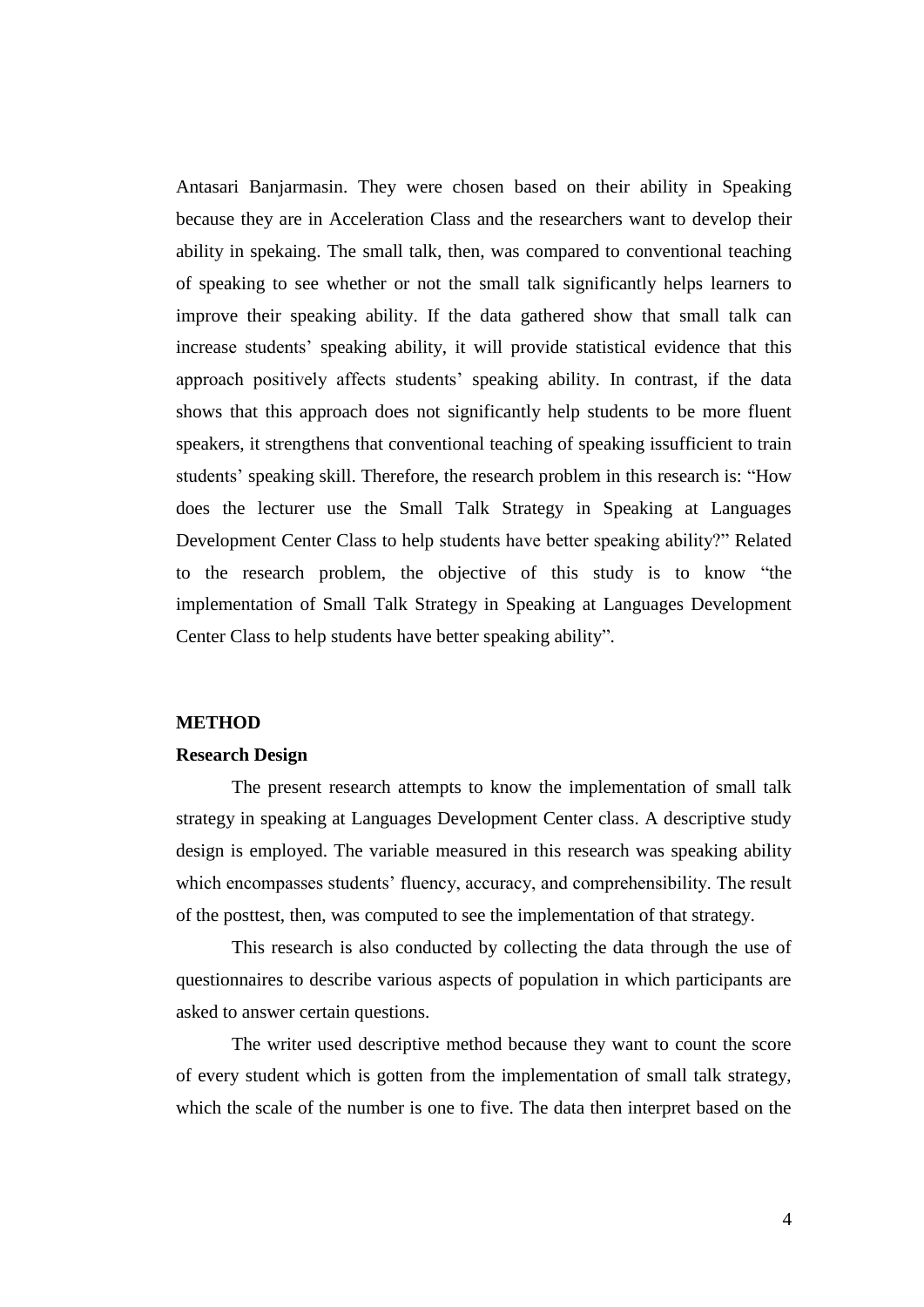mean score and percentage by the writer words. This method is used to describe students' responses on the use of strategy.

Babbie (2010) argues that Quantitative methods emphasize on objective measurements and numerical analysis of data collected through polls, questionnaires or surveys. Quantitative research focuses on gathering numerical data and generalizing it across groups of people.

He also states that Quantitative research designs are either descriptive (subjects usually measured once) or experimental (subjects measured before and after a treatment). A descriptive study establishes only associations between variables. An experiment establishes causality.

The process of experimentation could simply be seen in the following table.

| Group | Independent<br>Variable  | Post test       |
|-------|--------------------------|-----------------|
|       |                          | Y,              |
|       | -                        |                 |
|       | $\blacksquare$<br>$\sim$ | $11/0.12$ $210$ |

# **Table 1 Quasi-Experimental Posttest-Only Design**

Terms and symbols:

- E : refers to Experimental group which practices speaking using small talk.
- C : refers to Control group which practices speaking using conventional method.
- X : refers to the treatment given in the Experimental group that is the implementation of small talk activity.
- Y2 : refers to posttest in the form of interview.

While the use of qualitative method because the writers will analyze and infer the data narratively with the writers' words. This method used to describe lecturers' ways in implementing the small talk strategy which is analyzed from students' comments and result of students' responses in the questionnaire, and also interview to ensure students comment.

Students got a chance to practice their speaking using small talk strategy in every first fifteen minutes of each meeting. The topic for small talk was

*Adapted from Creswell (2012: 310).*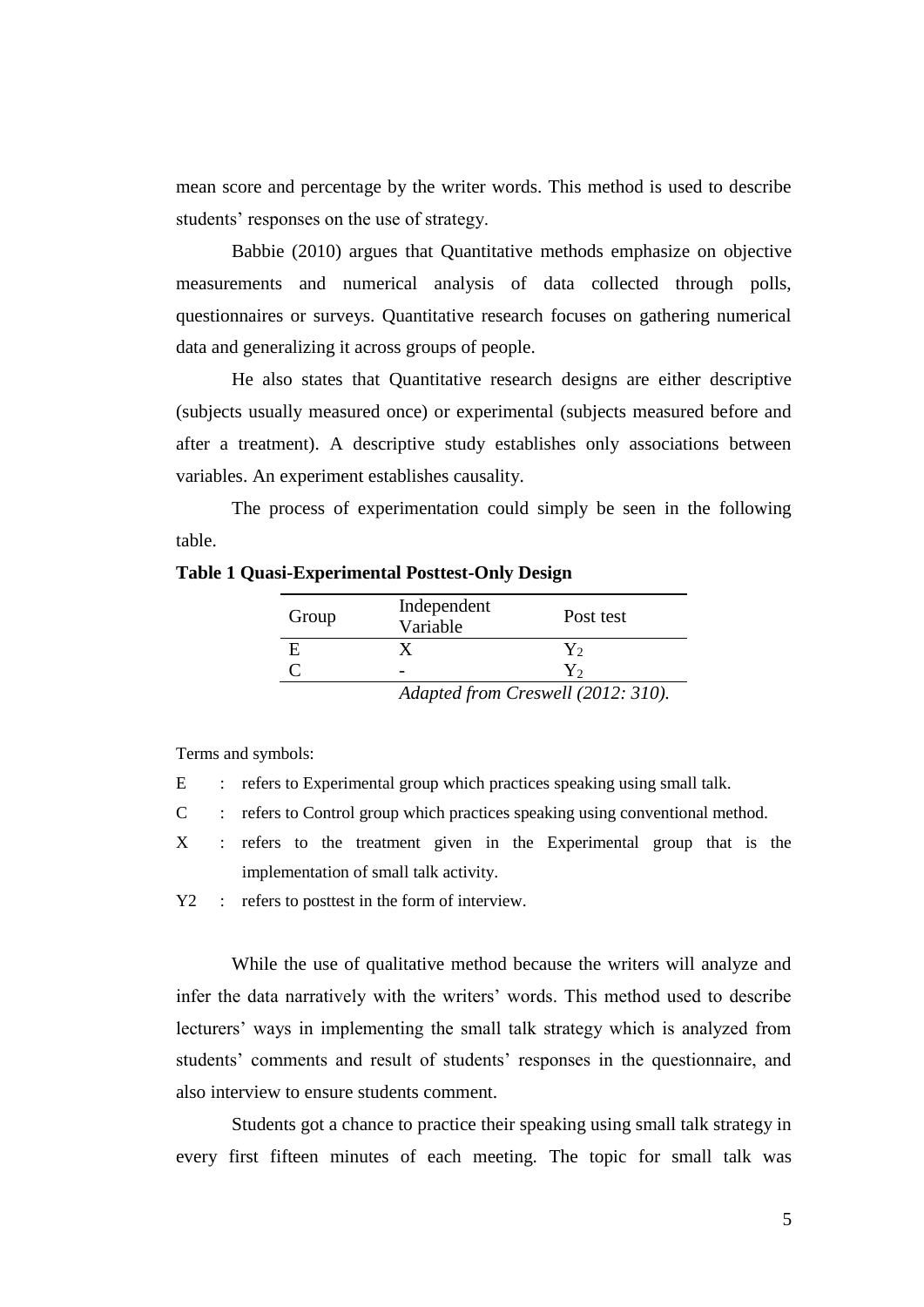determined by teacher. The topic could be about previous lesson or what they were going to learn.

The small talk implemented by using line up or onion ring technique. By using them, every student got a peer to talk. Every 3 minutes, the teacher would say change and the students needed to move and looked for another partner to talk about the same topic. During nine minutes, students talked to 3 partners. After that the teacher would stop the small talk and then chose in random four to five students to present in front of the class the result of their conversation.

The subjects of the study are the two groups of students at Language Center IAIN Antasari Banjarmasin. It is located at Jl. A. Yani, KM. 4.5, Banjarmasin. The Language Center has responsibility to develop students' language ability both English and Arabic. Every freshman needs to take two semesters English and Arabic course at that institution. Students take English course for three days in the morning for an hour and a half. There are sixty classes nowadays and it is ranked based on the result of placement test.

The first and the second groups consist of forty-four students, which come from various faculties and departments. In detail, the first and the second groups have the same amount of students, i.e. twenty-two for each class. Both are mixed classes since some students comes from English department and some are not. However, it is ensured that they have homogenous ability in English based on the result of placement test done by the Language Center.

In term of data collection, the primary data is collected by spoken test, and the secondary data is from questionnaire. The test is administered to both the experimental and the control group. Meanwhile, the questionnaireis utilized in experimental group alone.

Dealing with the data analysis, there were two different kinds of primary and secondary data that are analyzed. Therefore, they are treated and analyzed in different ways.

The primary data are gained from the result of the posttest. It is analyzed quantitatively to see the effect of treatment. The scores of the students in the experimental group and the control group are recorded and tabulated separately.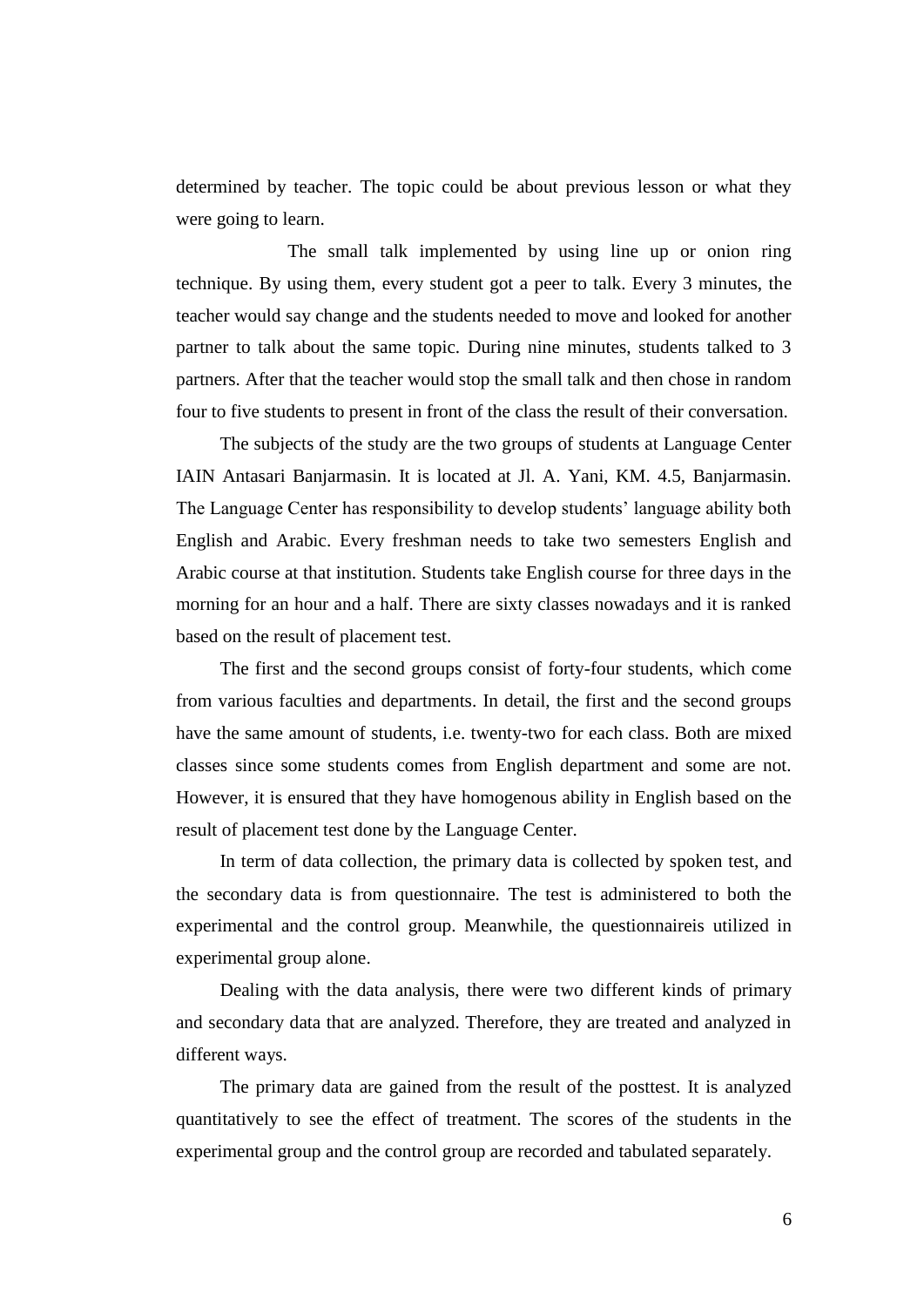To answer the research questions whether the students who are taught using Small Talk activities have better speaking ability than those are taught without using Small Talk, the researcher analyzed the data as called descriptive statistics first. In this study, it is conducted to see minimum score, maximum score, mean, and standard deviation. After doing data analysis, the result is presented in graphic forms. The scores are statistically analyzed by using SPSS program 20.0.

For the purpose of hypothesis testing, the researchers need to fulfill the statistical assumptions to determine what types of test will be employed. Homogeneity, normality and linearity testing should be conducted first. The criteria of acceptance or rejection of the assumptions in the present study was level of significance .05 (95% percent confidence).

When all of the assumptions are met, the researcher will use parametric statistical analysis to analyze the data. Parametric testing used in this study is independent-samples t-test, which is a data analysis system used to test the difference between two groups' means (Lodico, Spaulding, &Voegtle, 2010:258). If it is not fulfilled, the researcher will use non-parametric statistical analysis to analyze the data. For the non-parametric analysis, the researcher will apply Mann-Whitney test, which is an analogue non-parametric procedure to independent sample t-test (McMillan, 1992: 204).

After that the hypothesis in this research will be tested by formulating the null hypothesis. The null hypothesis  $(H_0)$  is the students who practice their speaking through small talk activities have better speaking ability than those who do not. The post test scores are used to reject or not to reject  $H_0$ . The criterion of rejection or acceptance is a level of significance .05 which is considered acceptable in field of education.

## **Treatment**

Treatment for the Experimental group was Small Talk as a routine. This group got a chance to practice their speaking in every first fifteen minutes of meetings. The topic for small talk determine by teacher. The topic could be about previous lesson or what they were going to learn.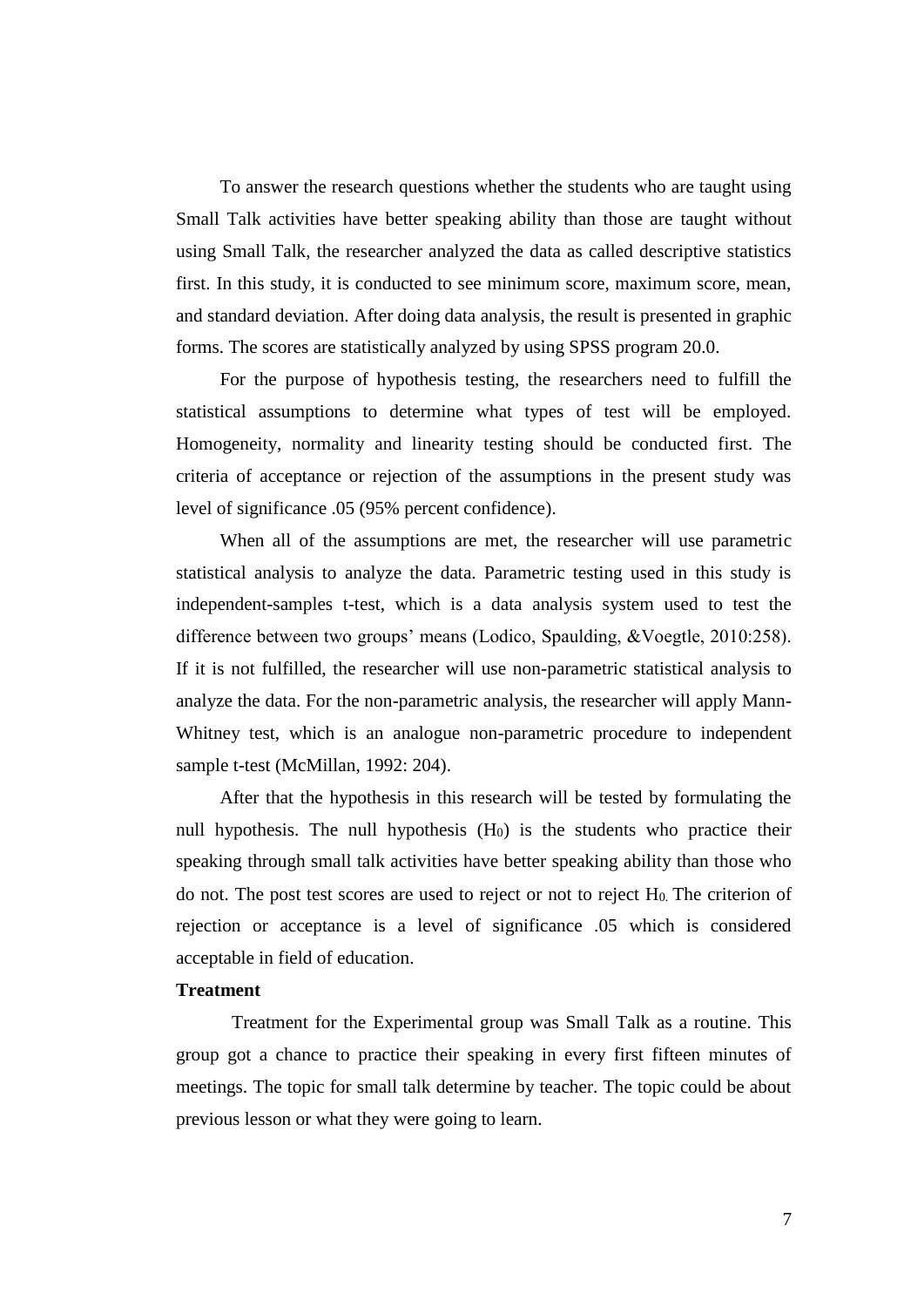The small talk implemented by using line up or onion ring technique. See Picture 2 and 3 to get a clear picture about these technique. By using them, every student got a peer to talk. Every 3 minutes, the teacher would say change and the students needed to move and looked for another partner to talk about the same topic. During nine minutes, students talked to 3 partners. After that the teacher would stop the small talk and the chose in random four to five students to present in front of the class the result of their conversation.





Meanwhile, in the control group, the students learned speaking by using conventional way. They learned by practicing dialogues provided by teachers or made by themselves. Both group got these treatment during a semester (42 meetings).

#### **The Result of Posttest of the Experimental and Control Groups**

The main data in this study was the students' speaking test scores of Experimental and Control Group which were obtained from the posttest. After giving a different treatment to both groups for forty-two meetings, posttest was administered in the forty-second meeting. The treatment given to the Experimental group was small talk activity, while to the Control group was conventional teaching method.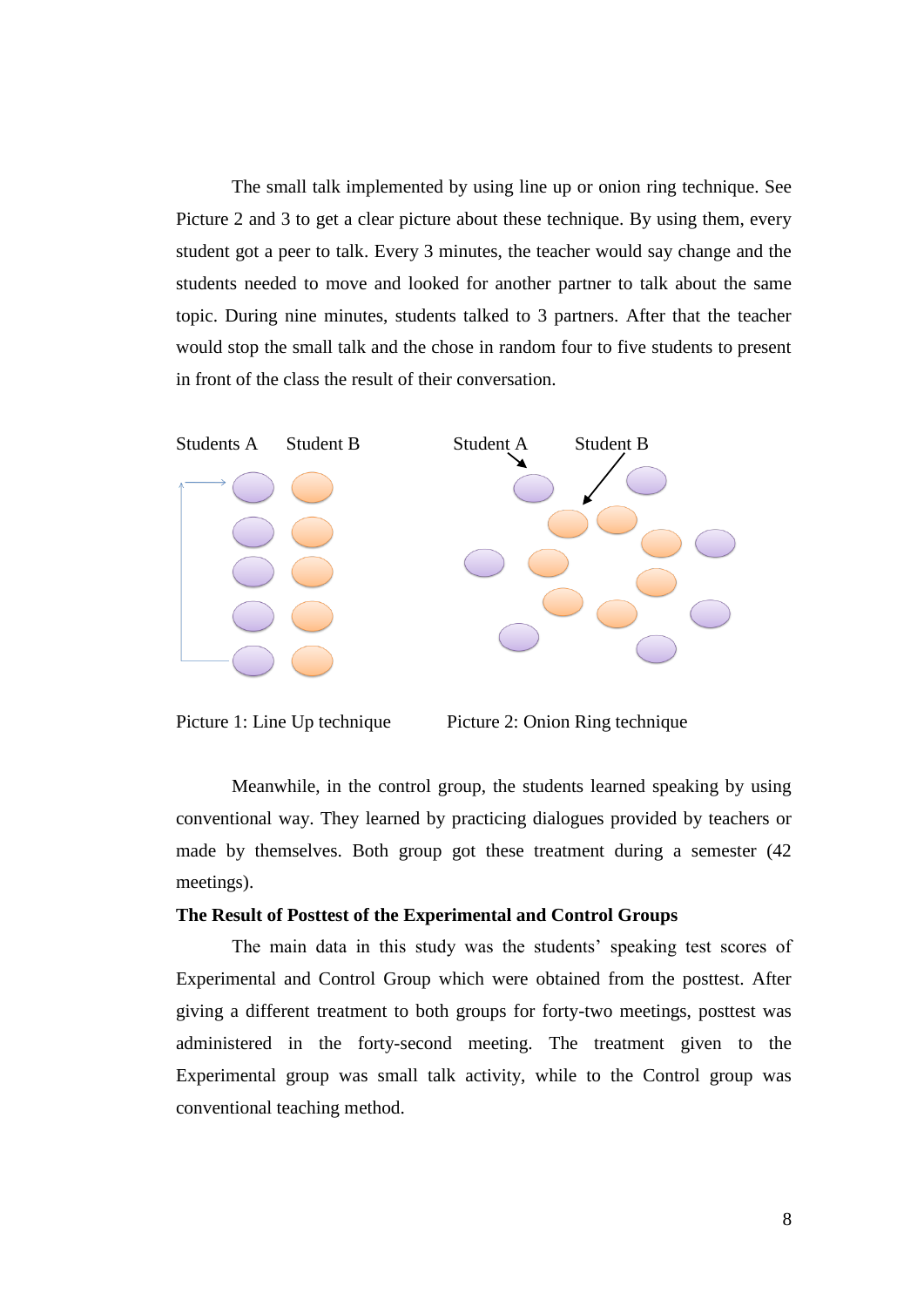The posttest of the Experimental group was conducted on the same day and date. It was conducted on Tuesday, May 13, 2014. To be more specific, the test was given at 07.45-08.15 a.m. for the Experimental group and 11.45-13.15 p.m. for the Control Group. All students in both classes joined the test. The result of posttest of both groups can be seen in Table 2.

| No. |               | <b>Mean</b> | <b>SD</b> | Min.         | Max.         |
|-----|---------------|-------------|-----------|--------------|--------------|
|     |               |             |           | <b>Score</b> | <b>Score</b> |
| ı.  | Experimental  | 90.68       | 1.701     | 87           | 93           |
|     | Group         |             |           |              |              |
| 2.  | Control Group | 88.23       | 3.176     | 80           | 95           |

**Table 2 Descriptive Statistics for the Result of Posttest**

The result of posttest showed that the mean scores for the speaking test for the Experimental group was higher than that of the mean scores obtained by the Control group. The mean score of Experimental group inthe speaking test was 90.68 and the average score of the Control Group was 88.23. See Figure 1 to better understand the difference between the results of posttest from each group.



# **Figure1 The Mean Difference Between Experimental and Control Group in the Posttest**

Looking at a glance, training students' speaking ability using small talk activity as routine gave a better effect on their speaking ability. However, this could not be claimed before the statistical hypothesis was done. For further analysis to answer the research problem, a statistical analysis was conducted.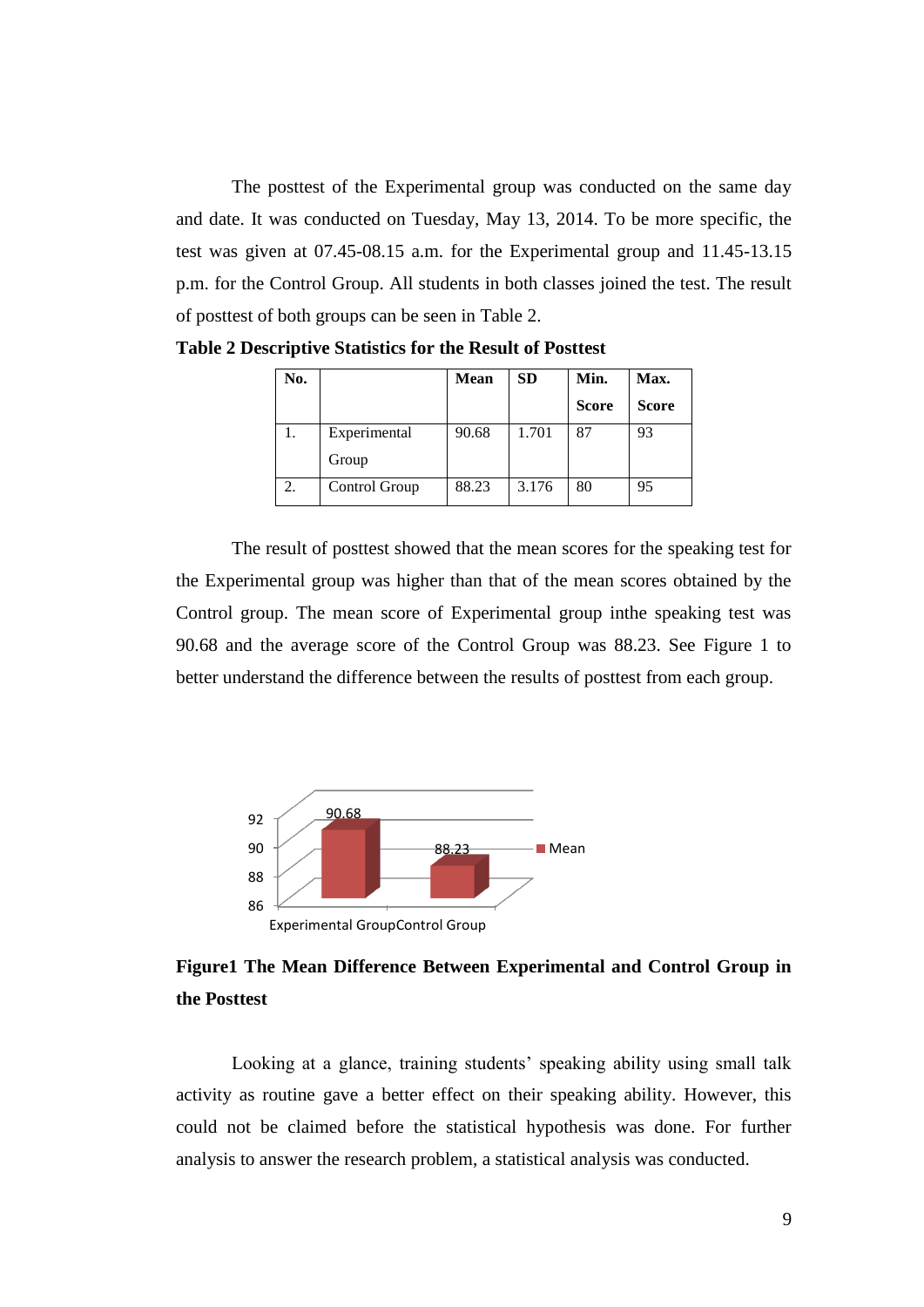The first step needs to complete in the process of analyzing data for hypothesis testing is to carry out homogeneity, normality, and linearity testing as the fulfillment of the statistical assumptions. The data utilized for the fulfillment of statistical assumption were the primary data obtained from the result of the speaking posttest. The analysis was conducted using SPSS 20.0.

The result of analysis showed that the observed significance level or the *pvalue* for homogeneity test was .032 for the students' speaking test score. It meant that they were not homogenous. Then, the result of normality testing on both Kolmogorov-Smirnov and Shapiro-Wilk tests showed that the calculated significance value (z-value) of the data obtained from the Experimental group speaking test scores were not greater than .05 but the Control group's scores were. The z-value for speaking test scores of Experimental group was .001 and the zvalue of the Control Group was 1.09. It meant that one of the obtained data did not follow normal dispersion. Next, The result of linearity testing for the reading rate score of the Experimental and Control groups was .754. It meant that the observed significance level was greater than the significance level that the researcher used in this study, which is .05. Thus, it indicated that there was a linear relationship among the reading rate scores of the groups.

Since the result showed that some of the data in homogeneity and normality testing were not fulfilled so that the researcher is better to use nonparametric tests. The analysis used was Mann-Whitney. It is a data analysis system to test mean difference of two groups if the statistical assumption (homogeneity or normality) was not fulfilled (McMillan, 1992: 204).

Before doing the hypothesis testing, the researcher set the null as well as the alternative hypotheses. Here are the statements of both hypotheses:

H0: The students who practice their speaking through small talk activity have better speaking ability than those who do not.

H1: The students who practice their speaking through small talk activity do not have better speaking ability than those who do not.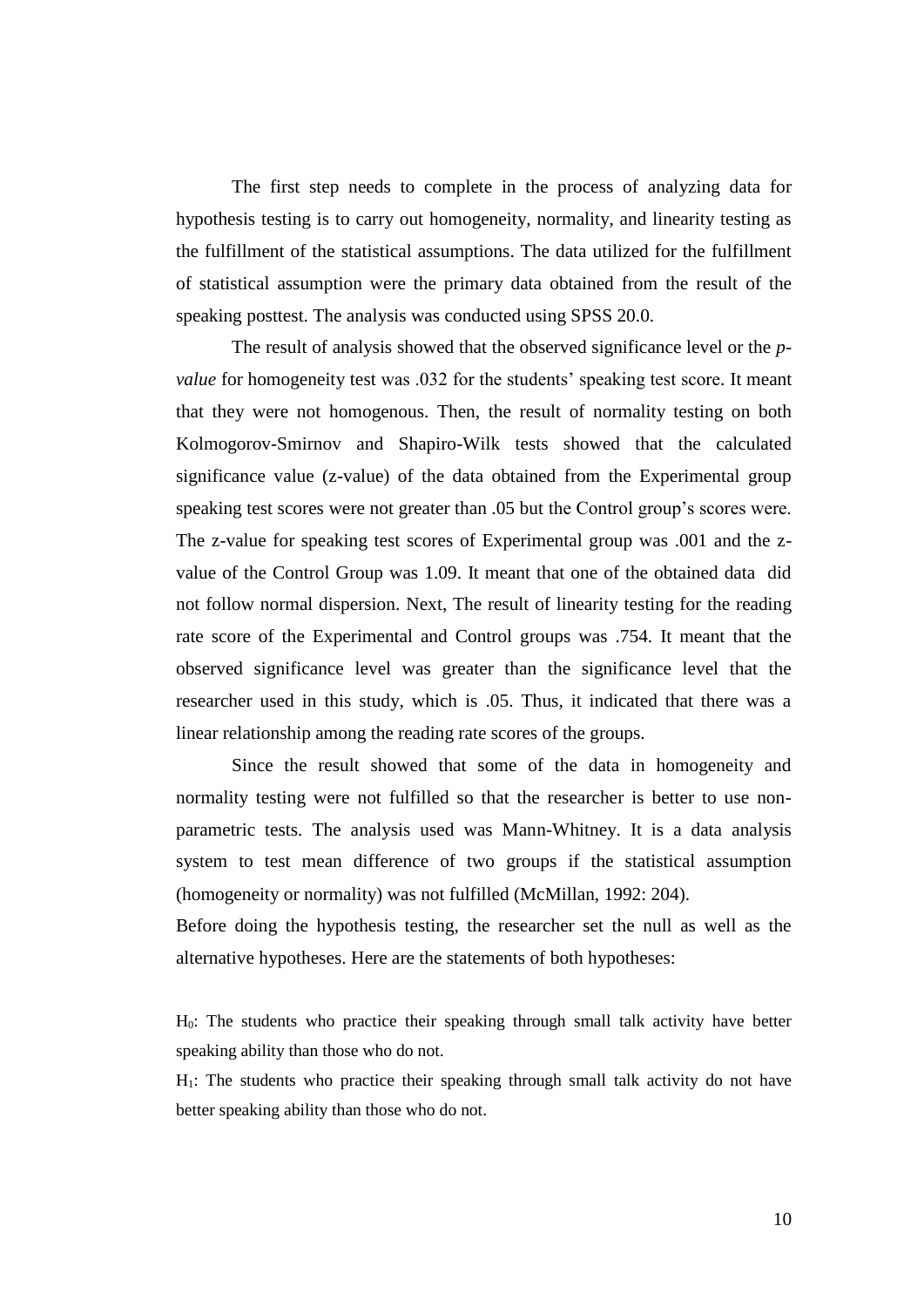As mentioned earlier, Mann-Whitney was used to test the hypothesis. The significance level used was 5%. The result was presented in Table 3.

**Table 3 The Result of Mann-Whitney Test for the Speaking Test Scores** 

**Ranks**

| Group         | N  | Mean Sum        | of |
|---------------|----|-----------------|----|
|               |    | Rank Ranks      |    |
| Experiment    |    | 22 28.45 626.00 |    |
| Score Control | 22 | 16.55 364.00    |    |
| Total         |    |                 |    |

**Test Statistics<sup>a</sup>**

|                                     | Score    |
|-------------------------------------|----------|
| Mann-Whitney U                      | 111.000  |
| Wilcoxon W                          | 364.000  |
| Z                                   | $-3.114$ |
| Sig.<br>$(2 -$<br>Asymp.<br>tailed) | .002     |

a. Grouping Variable: Group

Based on the result of the test, the output rank showed that the mean for Experimental group was higher than the Control group  $(28.45 > 16.55)$ . The Mann Whitney U test value (Sig. 2-tailed) was  $.002 < .05$ . Because the result of the statistics was significant, it meant that we could not accept the null hypothesis that there is no significant different between students who practice their speaking through small talk than those do not. Further analyzing, the descriptive statistic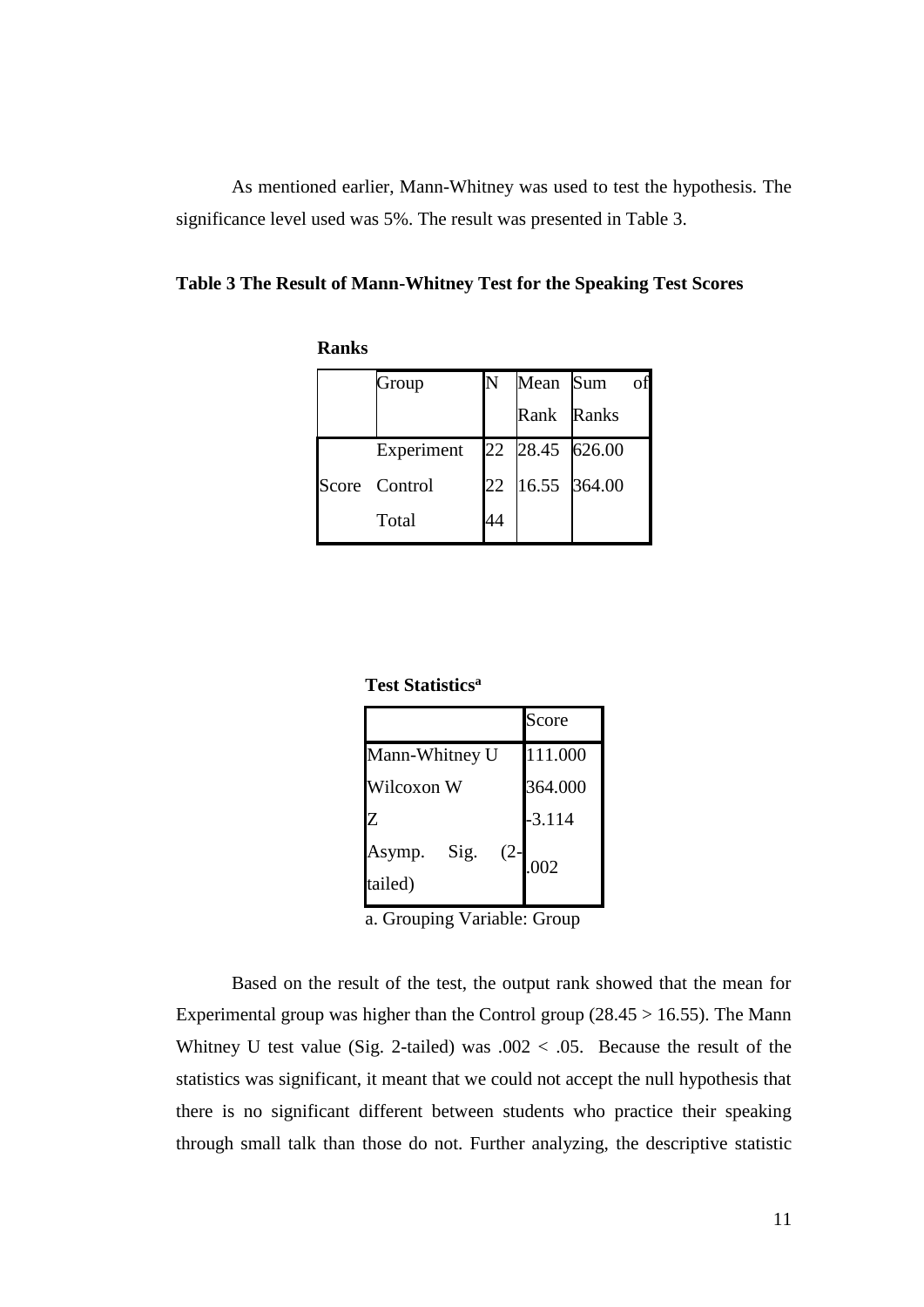showed that the mean scores of the Experimental group was higher than the Control group's scores ( $90.68 > 88.23$ ), it supported the conclusion that they had better speaking ability. In term of minimum and maximum scores for the speaking scores, the Experimental group's minimum score was 87 and maximum score was 93. Meanwhile, in the Control group, the minimum score was 80 and the maximum score was 95. Therefore, based on the statistical computation, those points were quite significant to justify that the Experimental group speaking ability was better than the Control group speaking ability.

## **The Result Questionnaire of Students' Attitude toward the Small Talk**

The students' opinions were used to check the students' attitude toward the small talk implemented in this study. Six questions were delivered to the students experiencing the activity. The summary of the students' answers were presented in Table 4.

|          |                                                            |                  | <b>Students' Response</b> |                 |              |
|----------|------------------------------------------------------------|------------------|---------------------------|-----------------|--------------|
| Variable |                                                            | <b>Positive</b>  | <b>Not</b>                | <b>Negative</b> | <b>Total</b> |
|          |                                                            |                  | <b>Clear</b>              |                 |              |
|          | General<br>Impression<br>towards Small Talk                | 100 %            | $0\%$                     | $0\%$           | 100\%        |
| 2.       | Good things of Small<br>Talk                               | 100 %            | $0\%$                     | $0\%$           | 100\%        |
| 3.       | Benefits of the Small<br>Talk                              | $100\%$          | $0\%$                     | $0\%$           | 100\%        |
| 4.       | The Weaknesses of 45.45 %<br>Small Talk                    |                  | $9.09\%$                  | 45.45 %         | 100\%        |
| 5.       | The<br>students'<br>recommendation for<br>using Small Talk | $100\%$          | $0\%$                     | $0\%$           | 100%         |
|          | <b>Total</b>                                               | 440.9<br>88.18 % | 13.64<br>2.73%            | 45.45<br>9.09 % |              |

**Table 4 The Summary of Students' Answers and Its Interpretation**

In brief, the result of questionnaire showed most of the students had positive attitude towards this technique and they also gained some benefits on improving their speaking skill.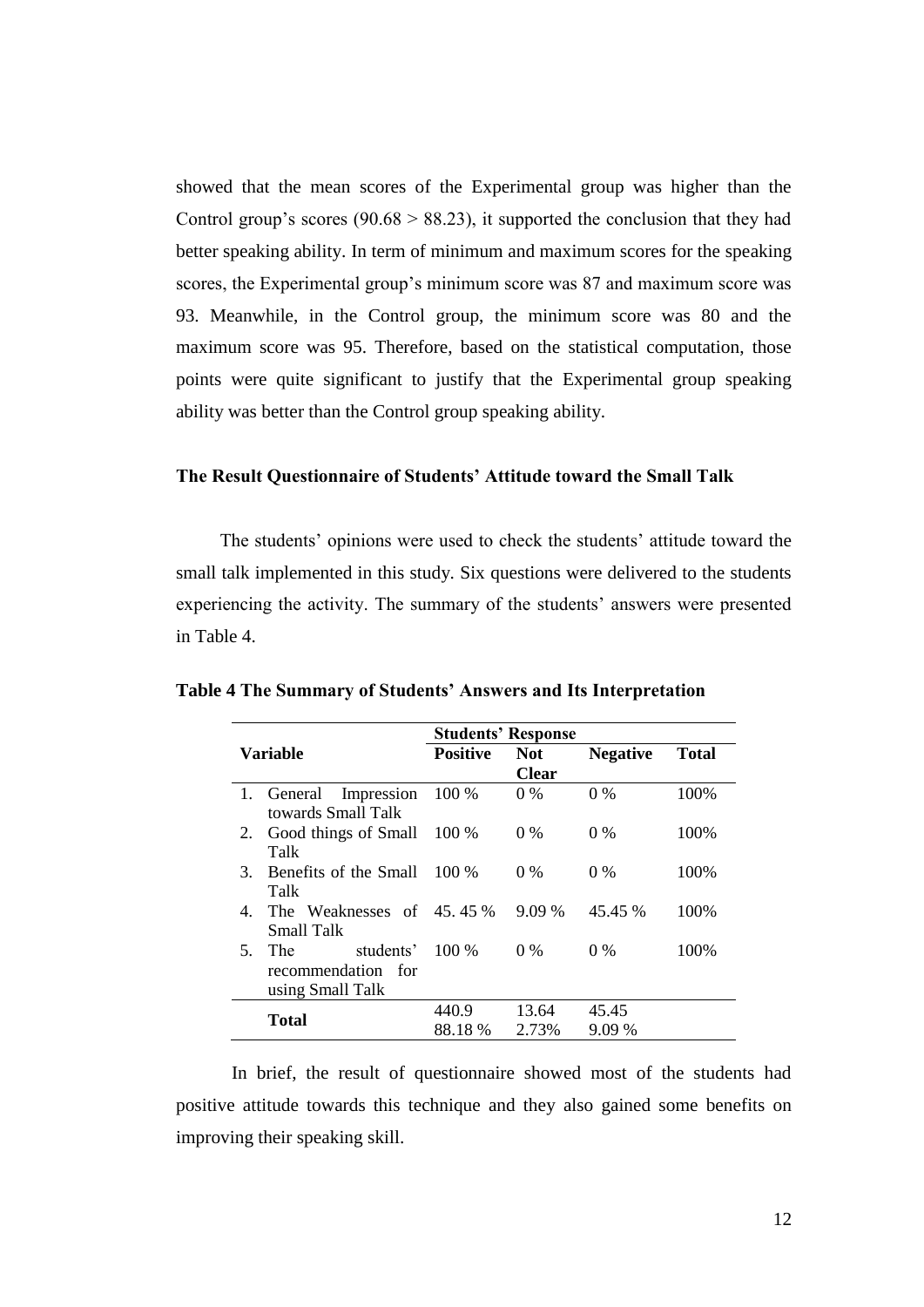#### **DISCUSSION**

The result of final data analysis showed that the implementation of small talk strategy promoted students' ability to become more fluent in speaking. It showed by their speaking scores which was higher than those who were taught without using that strategy.

According to the theory, small talk refers to communication that primarily serves the purpose of social interaction. Small talk consists of short exchanges that usually begin with a greeting, move to back and forth exchange on noncontroversial topics such as the weekend, the weather, work, school, etc., and then often conclude with a fixed expression such as *See you later*. These patterned and formulaic chunks, then, help students to become more fluent because those chunks become familiar with them and finally it can be spoken out automatically. Since the small talk activity in this research had been applied for a semester (42) meetings) so it can be said that the students acquired many formulaic chunks that help them to be a more fluent speaker.

By asking students to do this activity in every meeting, they became familiar with speaking. They also built such as good social relationship with their friends. This condition then makes them feel confidence to speak and to express their opinion while talking. This finding in line with what Luk (2003) found that small talk can develop students interactional competence.

Small Talk began as an experiment in learner-centered, reflective teaching of oral communication over 20 years ago and has developed into a comprehensive approach to developing accuracy, fluency, and complexity in oral production. In a 'Small Talk' session, students use their communicative ability in conversation without intervention by the teacher, and then receive feedback. Therefore, most students feel more comfortable to speak. Small talk creates a nonthreatening environment for them to express their thoughts. In the present research, teacher did not interference students talk. He just went around the class to make sure that every student talked.

Small Talk is effective in increasing the students' pragmatic competence since it gives them an opportunity to practice speaking in a relatively low-stress environment, the kinds of speech acts they would need in higher stress interactions outside the classroom. It also puts students in the position, as leaders, to practice a variety of speech acts and discourse management strategies that are usually restricted to the teacher. Small Talk is very popular with students, in addition, at least from teachers' untested observations, it is very effective in raising the level of fluency of the students in general. The teacher also noticed that small talk encouraged not only extrovert students to talk but also the introvert ones.

However, from the minor findings, it also noted that teachers need to give space among students while they are talking. In the present research, because the space among pairs was too close, some students criticized that it was so noisy so they could not hear what his/ her partners talk. They also recommended that it is better to talk about topic they have learnt in the previous meeting rather than talking about the present topic for that day meeting since they had limited vocabulary.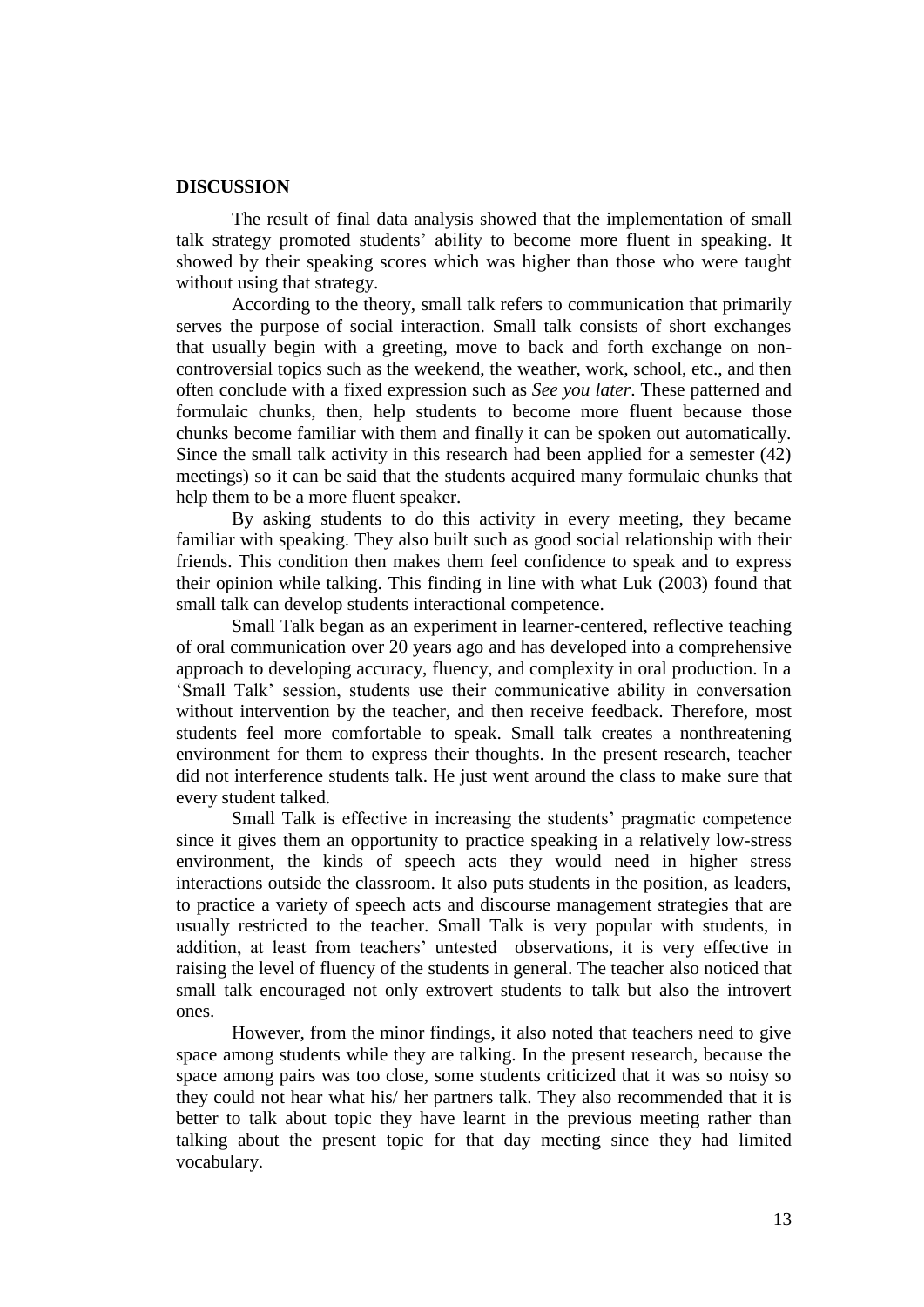## **CONCLUSION AND SUGGESTIONS**

Based on the result of statistical computation, it was found that there was significant difference between the speaking ability of the students' who were taught using small talk with those who were taught without using small talk. Thus, based on this result, it could be concluded that the implementation of small talk is recommended to facilitate students to become more fluent in speaking.

Regarding the results of this research, some suggestions are proposed. First, the suggestion goes to a comprehensive program in small talk instruction, the researcher recommends using a variety of methods in teaching speaking by using small talk.

Second, the suggestion goes to the teachers/lecturers who want to use Small Talk in the teaching and learning process of speaking class. Teachers may need to introduce the concept of small talk to students and make students familiar with the small talk.

Last, the suggestion goes to the future researchers who can also explore the techniques of teaching speaking beside small talk and its effect on students' test performance. It will be also interesting to examine the relationship between students' proficiency in English and their level of education in speaking because it might be the case that learners with various proficiency levels may have different preferences for teachers' technique in teaching sepaking. They can also use this research as a starting point.